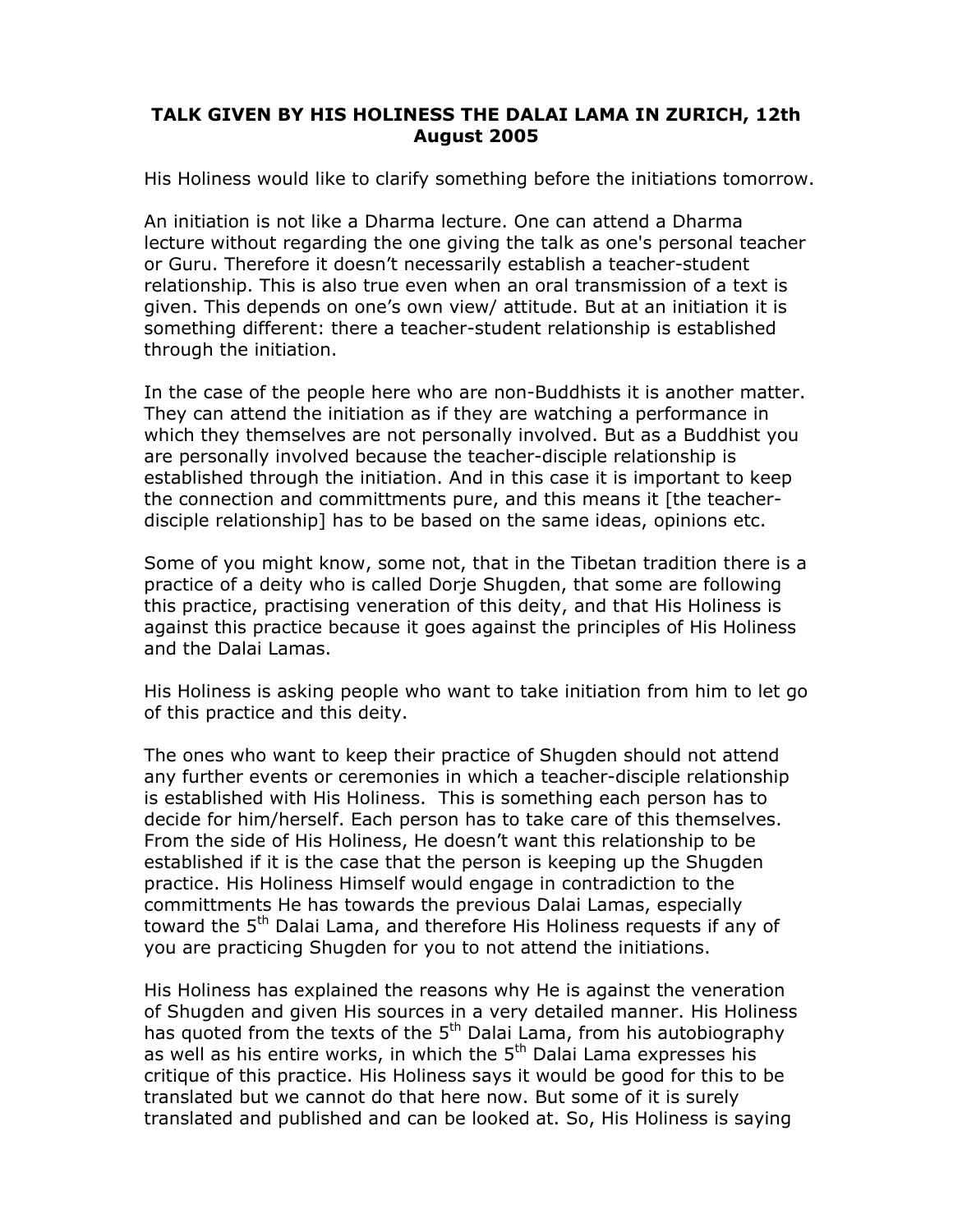He is against the veneration and practice of Shugden for reasons including historical reasons going back to the previous Dalai Lamas, especially to the 5th Dalai Lama, who described Shugden as some kind of bad spirit who in some way is carrying the weight of bad wishes.

There are other reasons mentioned - they are all written down. His Holiness has explained why He regards this practice as harmful. In short: for 360 years difficulties and problems with this practice already existed in the Tibetan tradition. His Holiness has studied and investigated these problems very thoroughly and has come to a very exact judgement about it based on His studies.

He has also made it very clear to both of his tutors, Ling Rinpoche and Trijang Rinpoche that He doesn't approve of this practice. Both teachers - Ling Rinpoche, who was not directly involved with it anyway and Trijang Rinpoche, even if he was involved with this practice, both have made it very clear that they understand His Holiness' reasons and accept it and do not in any way protest against the fact that His Holiness doesn't approve of it. Also even though Trijang Rinpoche was involved with the practice, his main life's work and why he is such a great teacher is not because of Dorje Shugden but because of his realizations and practice of the lam-rim and lojong. Similarly with Pabonka Rinpoche, who was also involved with the practice of Shugden. These are great teachers not because of this practice but because of their other perfections and virtues which they attained because of the lam-rim and lojong.

Then there are the historical factors why the 5th Dalai Lama regarded the practice as harmful. One can maybe think whatever about the 5<sup>th</sup> Dalai Lama but it is a fact that he took upon himself a great responsibility for all of Tibet and for the preservation of the Buddhadharma in all of Tibet, and that therefore he has done a great service to the country of Tibet. The same can be said for the  $13<sup>th</sup>$  Dalai Lama. There one may also criticise in terms of the success of his actions but the fact remains that these Dalai Lamas had great engagement with and great readiness to take responsibility for all of Tibet and that they influenced the entire Buddhadharma, and His Holiness regards himself in the lineage of these Dalai Lamas and responsible to continue their work and therefore he cannot put Himself against their views and principles.

A further reason is that His Holiness feels wholeheartedly committed to a non-sectarian approach in Buddhism. This Rimé approach – not to be thinking in a sectarian manner, belonging to a tradition, this is completely against the ideas of the followers of Shugden. For instance in a text of these followers it states that one should not even look at the texts of the Nyingma tradition, much less practice or teach them. How does that go together with having a non-sectarian approach? His Holiness feels Himself responsible for the entire Tibetan tradition, so how can He be expected to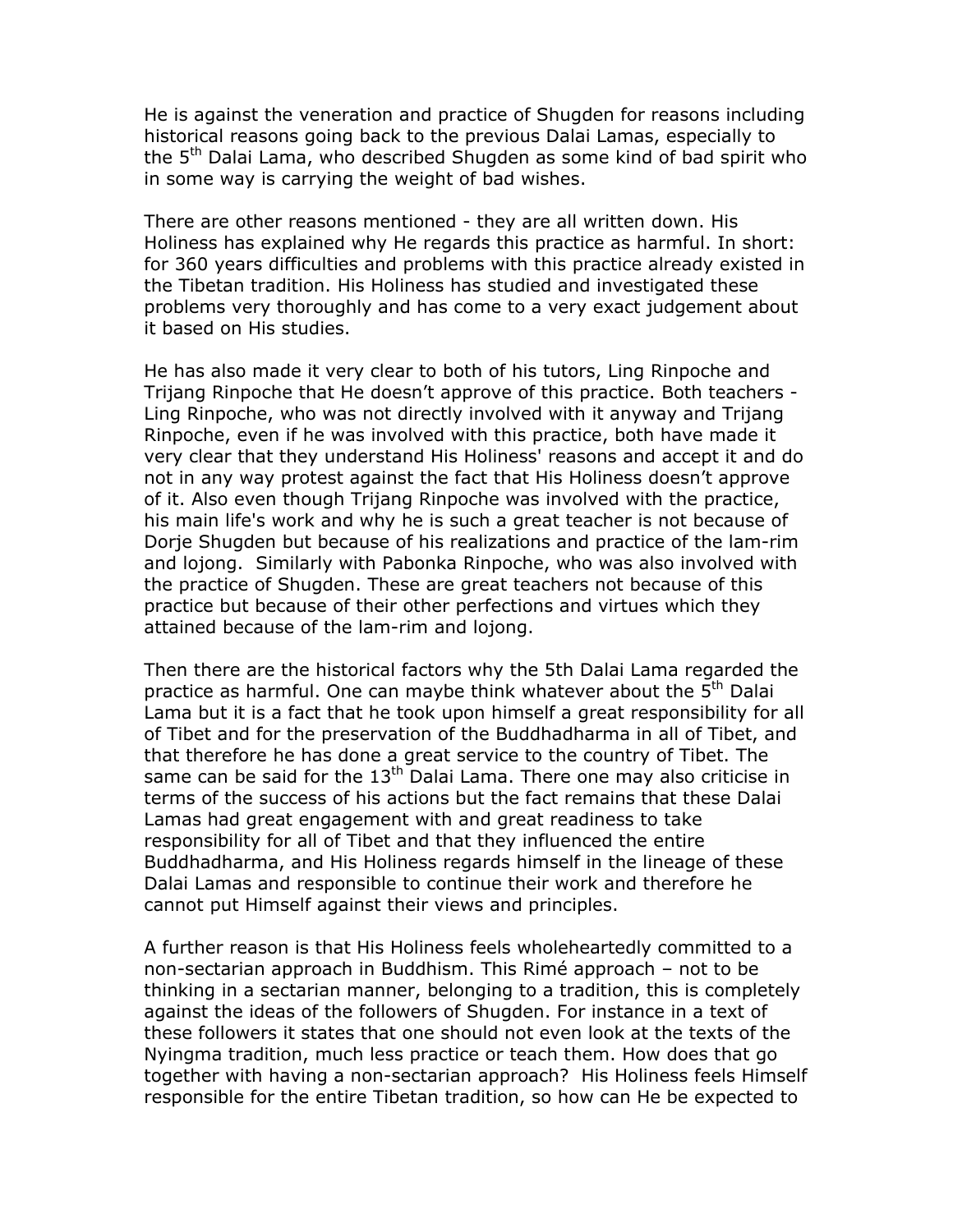approve of a practice which does not allow the study, practice or preservation of other traditions, especially the Nyingma tradition.

Another reason is that His Holiness is mainly concerned about the actual contents of Buddhism and He sees a certain danger to over-ritualize in the Tibetan tradition. If we look at texts such as the *Bodhicaryavatara* and the *Gom-Rim* there is nothing mentioned there about any rituals, especially rituals such as protector practices. Those who venerate Dorje Shugden regard him as a protector of the teachings. However there is nothing mentioned in these texts about this, but rather these texts are concerned with the actual contents of the Dharma. In a certain way the danger in the Tibetan tradition is that things such as protector rituals are taken too seriously. In Tibet there is a unique and complete Buddhist tradition. Intensive study and practice is being done including tantric practices. If this practice is mainly regarded as the recitation of mantras or the playing of instruments or other rituals or especially the form of such protector practices then it does not go with the actual contents, the actual worth/wealth of the Tibetan Buddhist tradition. This tradition is based on the great works of the great Indian masters such as the 17 masters of Nalanda, and these works are being studied and taught and very intensively practiced and this is the speciality and the profundity of this tradition.

Even if one is looking at what is our real refuge, it is the Buddha himself who has given all these teachings. However, quite often it may be that one recites refuge to the Buddha quickly on the side and then goes to some protector room to engage in elaborate and long rituals of such protector practices which may be depicted in images that would really shock people who might see them. In this way there is a danger that a ritualization is spreading which takes attention away from the actual meaning of the Dharma. So that is another reason why His Holiness is not approving of such practices. He doesn't like to see monasteries being built with such protector rooms since this is not the main aim, the essence is the study and practice of the actual meaning and contents of Buddhism.

So these are in short the reasons why His Holiness is against the veneration and practice of Shugden. And he is not doing this out of personal reasons because He has no gain from it, rather He is solely concerned to preserve the teachings of the Buddha, in the best way possible to preserve the actual teachings.

Furthermore when His Holiness says that He does not want people who practice or venerate Shugden to come to His teachings or especially not to receive initiation, then it is not that He doesn't allow them to practice Shugden -that is their own personal matter and they are free to do so. But it is His responsibility and freedom to show the disadvantages of this practice. His Holiness can, as a teacher, very well decide that when He is giving transmissions which establish or require a teacher-disciple